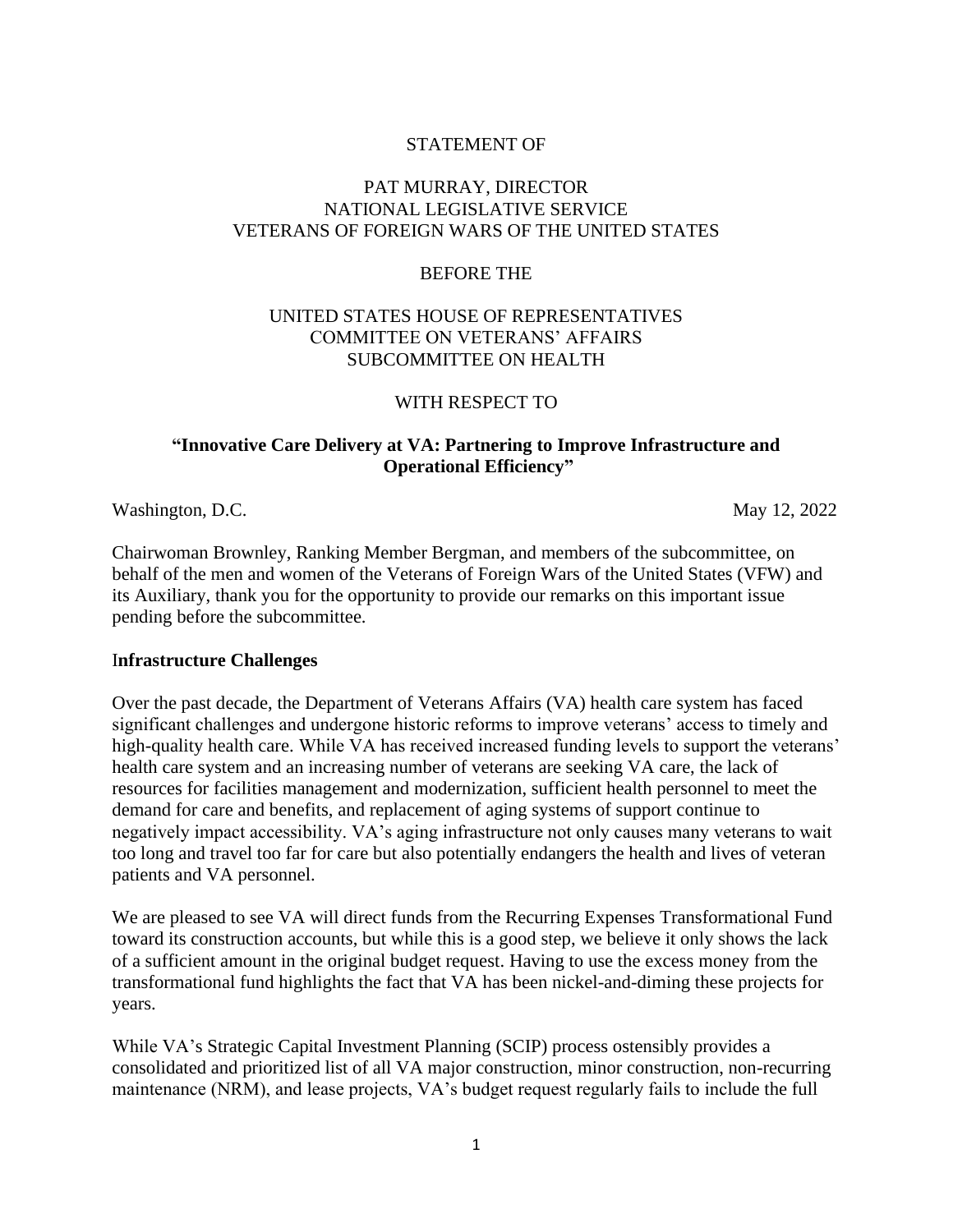SCIP funding estimates or priorities. The SCIP process does not provide a chronological list of anticipated repairs, renovations, and replacements of facilities necessary to develop an actuarial schedule of facility lifecycle repair and replacement costs. At best, SCIP provides nonbinding suggestions to the VA budget process, which are regularly ignored, resulting in an everincreasing backlog of overdue maintenance and construction projects. Furthermore, as long as funding for VA infrastructure remains part of its discretionary budget, it must compete with other VA health care and benefit delivery priorities in an era of rising deficits and debt, budget caps, and sequestration. In this limited fiscal environment, VA is forced to choose between properly funding the maintenance of existing facilities or making overdue modernizations and expansions to meet veterans' future health care needs. As a result, the annual discretionary appropriations process has resulted in more than two decades of inadequate funding and a rising backlog of critical VA health care construction projects and leasing requirements. This underprioritizing has led to the need for the AIR Commission, and we hope this committee stands ready to remedy all VA infrastructure needs.

Insufficient VA construction management and congressional oversight procedures are obstacles to timely and cost-effective infrastructure maintenance and construction. Neither VA's Office of Construction and Facilities Management (CFM) nor individual VA facilities have the manpower or expertise required to plan or oversee VA's infrastructure at the levels needed to reduce the construction backlog. VA's multi-step planning, contracting, funding, and approval process is consistently plagued by delays and cost overruns, and low funding thresholds for minor construction and NRM, as well as PAYGO scoring rules, have unnecessarily limited clinical treatment.

To overcome VA's infrastructure challenges, Congress must not only provide significantly increased funding to fully address these long-standing issues, but also enact comprehensive planning, budgeting, management, and oversight reforms to ensure more effective use of those funds. The VFW recommends VA's construction budget should be, at a minimum, three percent of its overall operating budget just to keep up with the growing backlog. To reduce the backlog, in addition to more money, more employees and contractors would be needed to oversee the resulting workload.

The initial AIR recommendations we have seen include a substantial number of proposed changes to the VA health care system, therefore, these construction dollars should be separate from them. However, the recommendations do not close as many buildings as some proponents of the process anticipated. Many services within VA facilities will be shifted to community partners, or other VA clinics or hospitals. Most of the market assessments initially recommend retaining a large percentage of VA facilities and simply shifting services at those facilities.

If these initial recommendations are an indication of the final product of the AIR Commission, they reinforce the notion that we should not wait until the completion of the AIR process but instead redouble efforts to improve the existing VA facilities. There are billions of dollars worth of necessary repairs and upgrades needed for VA buildings, and those need to take place concurrently with the AIR process.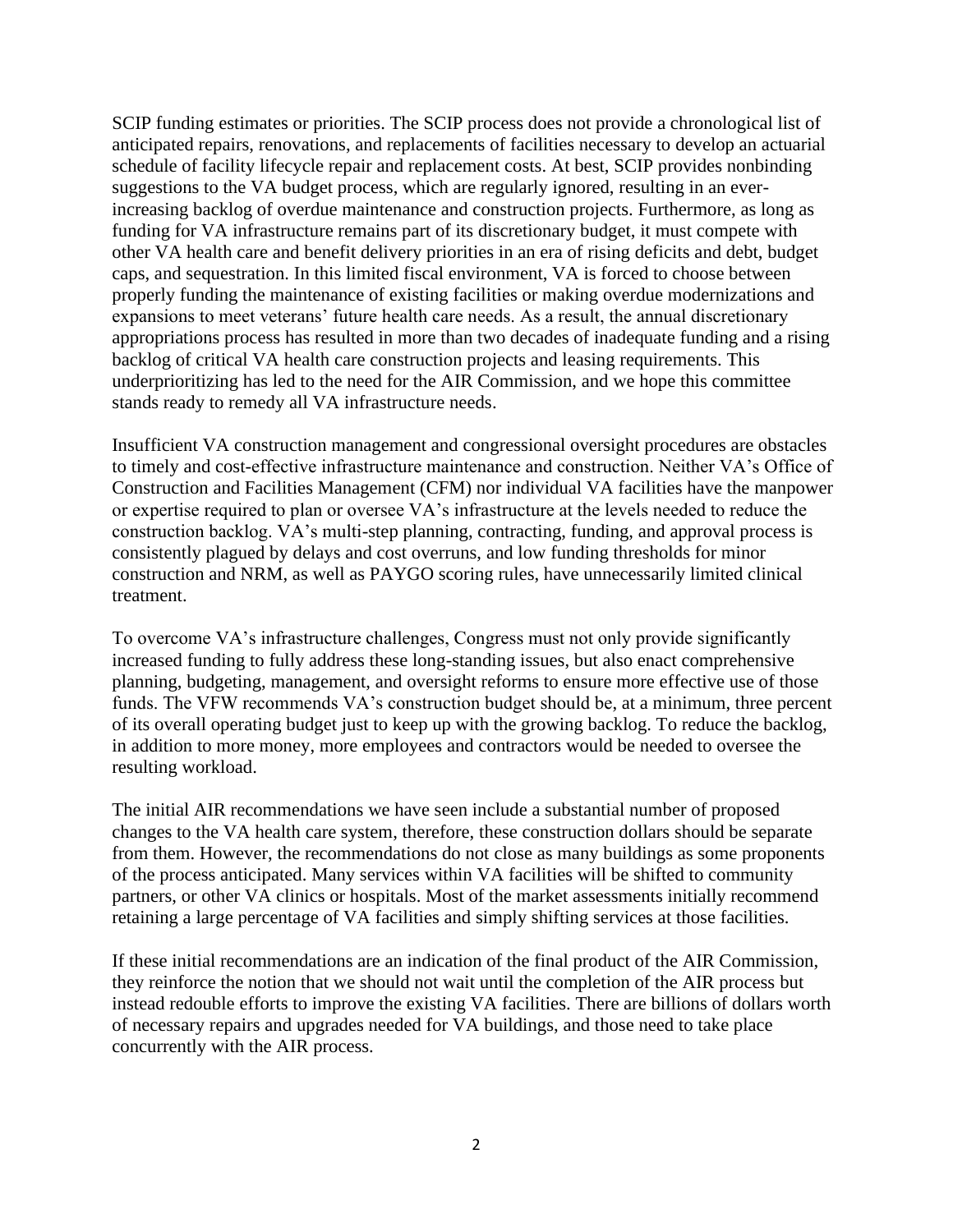Lastly, the VFW is concerned about the seeming lack of priority for seismic corrections in this budget request. VA has identified approximately seven billion dollars worth of necessary corrections. We view seismic deficiencies as potential life-threatening safety issues. This needed work should not be spread out over years, and these issues should be prioritized and rectified as quickly as practical.

# **Partnerships**

Congress must eliminate the sunset date on the Communities Helping Invest through Property and Improvements Needed (CHIP IN) program. The CHIP IN program is not an everyday solution to VA infrastructure issues, but whenever an opportunity arises to accept donated facilities, VA must be able to accept them if they are in VA's best interest. CHIP IN must also be amended to allow for maximum flexibility for any properties at any dollar amount.

A 2016 law created the pilot program allowing the Department of Veterans Affairs to accept donations for facility construction or improvements. In August 2020, a group of donors working in consultation with VA completed the first facility under this pilot program in Omaha, Nebraska. VA is anticipating a second facility will be built under the pilot program in Tulsa, Oklahoma, by a different group of donors.

On April 6, 2021, VA North Texas Health Care System announced it would transfer a facility to serve as an outpatient and specialty care clinic for some of the 184,000 North Texas veterans enrolled in VA health care. The donation of the hospital will save the VA system hundreds of millions of dollars, with estimates to build a new hospital exceeding \$800 million.

VA's infrastructure portfolio is so massive that in order to successfully decrease the backlog, it will need the ability to generate partnerships and develop "outside the box" solutions to decadesold problems. These are just two recent examples where VA worked outside the traditional system to find a solution for a problem.

The Rocky Mountain Regional Medical Center in Aurora, Colorado, was finally completed in 2018 after being delayed over a decade and costing millions of dollars over the original cost estimate. Part of the reason this project was finally brought back on track was the inclusion of the U.S. Army Corps of Engineers (USACE) to oversee the completion of the project. USACE is the professional builder of the U.S. Government and should be utilized more to help offset the workload for VA construction. The VFW recommends partnering with the USACE whenever possible to help reduce the construction backlog.

In addition to partnering with other government entities, VA must continue to expand its partnerships with medical programs across the United States. VA's Office of Academic Affiliations (OAA) oversees the department's efforts to help train health care professionals, which it has been doing for seventy-six years. When allopathic and osteopathic medical schools are combined, there are partnerships between VA and ninety percent of U.S. medical schools. More than seventy percent of all U.S. practicing physicians trained at a VA facility at some time.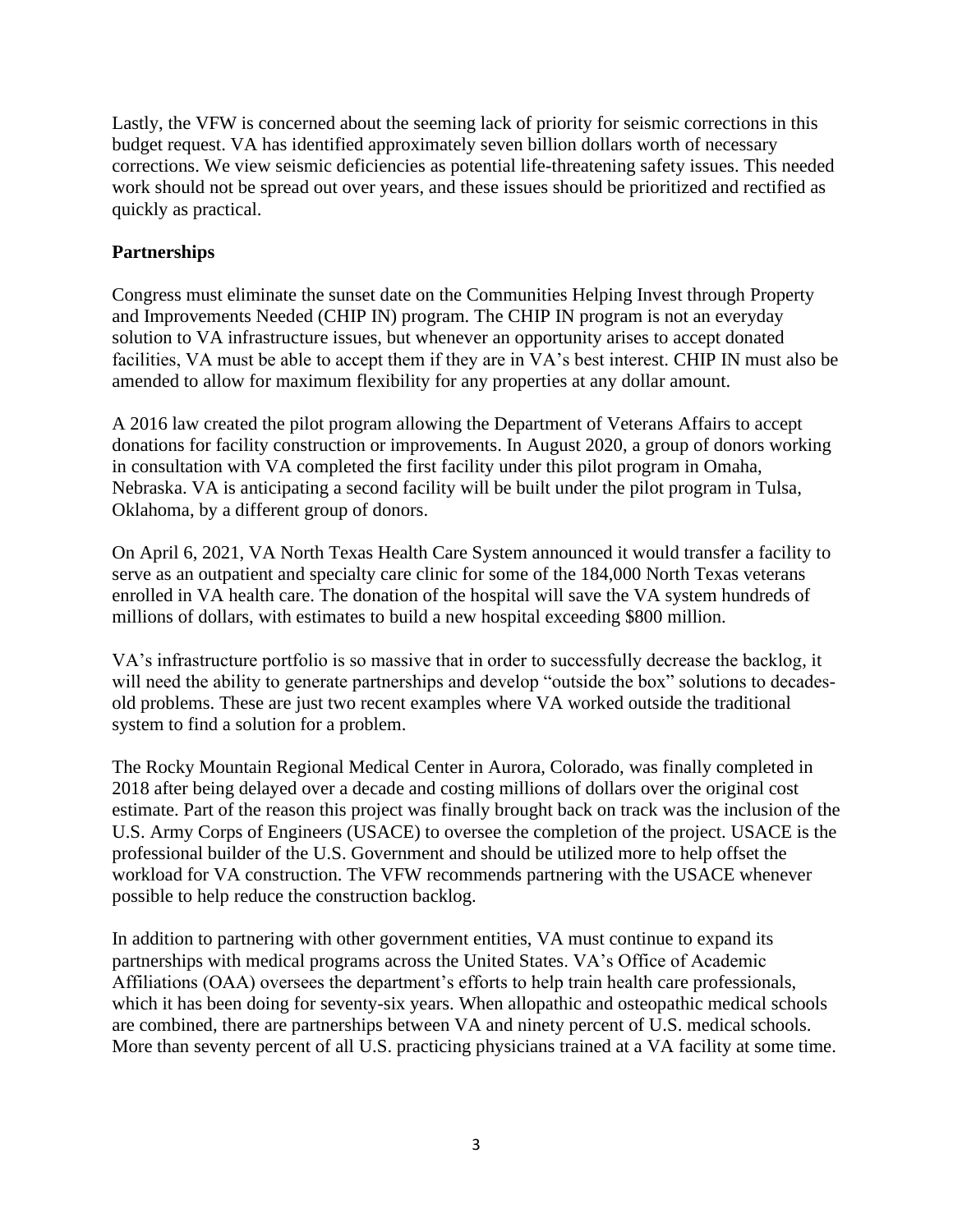This level of partnership is incredibly important for both VA and the partner's academic affiliations. At some locations there are resource-sharing agreements of facilities and staff between VA and the partner medical schools. We urge VA to explore these relationships to identify more instances where shared facilities can help offset the costs to both VA and the medical schools in order for both entities to gain from this decades-long proven relationship.

Programs like CHIP IN are incredibly important and should always be made available so VA never has to turn down an opportunity to benefit from private sector generosity. However, while this program offers great opportunities, it is also rare. VA should instead prioritize the overwhelming number of partnerships with U.S. medical schools and leverage those relationships in order to share facilities and resources so everyone can benefit from these programs.

# **Staffing**

Traditionally, when the VFW testifies before Congress about staffing at VA, we discuss the shortages of doctors, nurses, and other medical providers of specialized services. This is an incredibly important topic considering the reports about VA staffing often cite "severe shortages" in critical fields. However, I would like to use this opportunity not to discuss the tens of thousands of medical vacancies, but to spotlight the hundreds of unfilled facility management positions. These often overlooked staffing shortages could provide immediate remedy for some of VA's infrastructure problems.

CFM has approximately thirty-two percent vacancies at VA Central Office and throughout the VA system of facilities. An entity that has even higher vacancies is the Seismic Program, which currently has an eighty-six percent vacancy rate since being established in 2019. These positions are critical for VA to eventually eliminate the infrastructure backlog, and every effort needs to be made to fill these jobs.

In the May 2020 report to Congress per appropriations language, the Veterans Health Administration (VHA) stated the following, "While the funding provided is needed to improve VHA facilities, one of the major resource constraints remains local on-site engineering staff who are experienced and knowledgeable in the planning, development, and execution of NRM, Minor, and station-level projects at any VHA facility. Without appropriate staff, it is difficult to deliver the needed improvements. The salary disadvantage challenge in recruiting and retaining these engineering staff is the single largest impediment to execution construction and leasing projects. Through national review, VA's ability to retain and recruit such project management/engineering staff has declined mainly due to competition across other federal agencies as well as the private sector. For example, in several surveys, the ability to attract qualified individuals was hampered by private-sector salaries, for similar positions offering 25- 30 percent more in direct compensation, all other factors being equal. Moreover, the cap on the grade level allowed at the facility level is inconsistent across the federal government to VA's disadvantage." VHA has pursued different approaches to reconcile the staffing issues, but the VFW believes they need more help.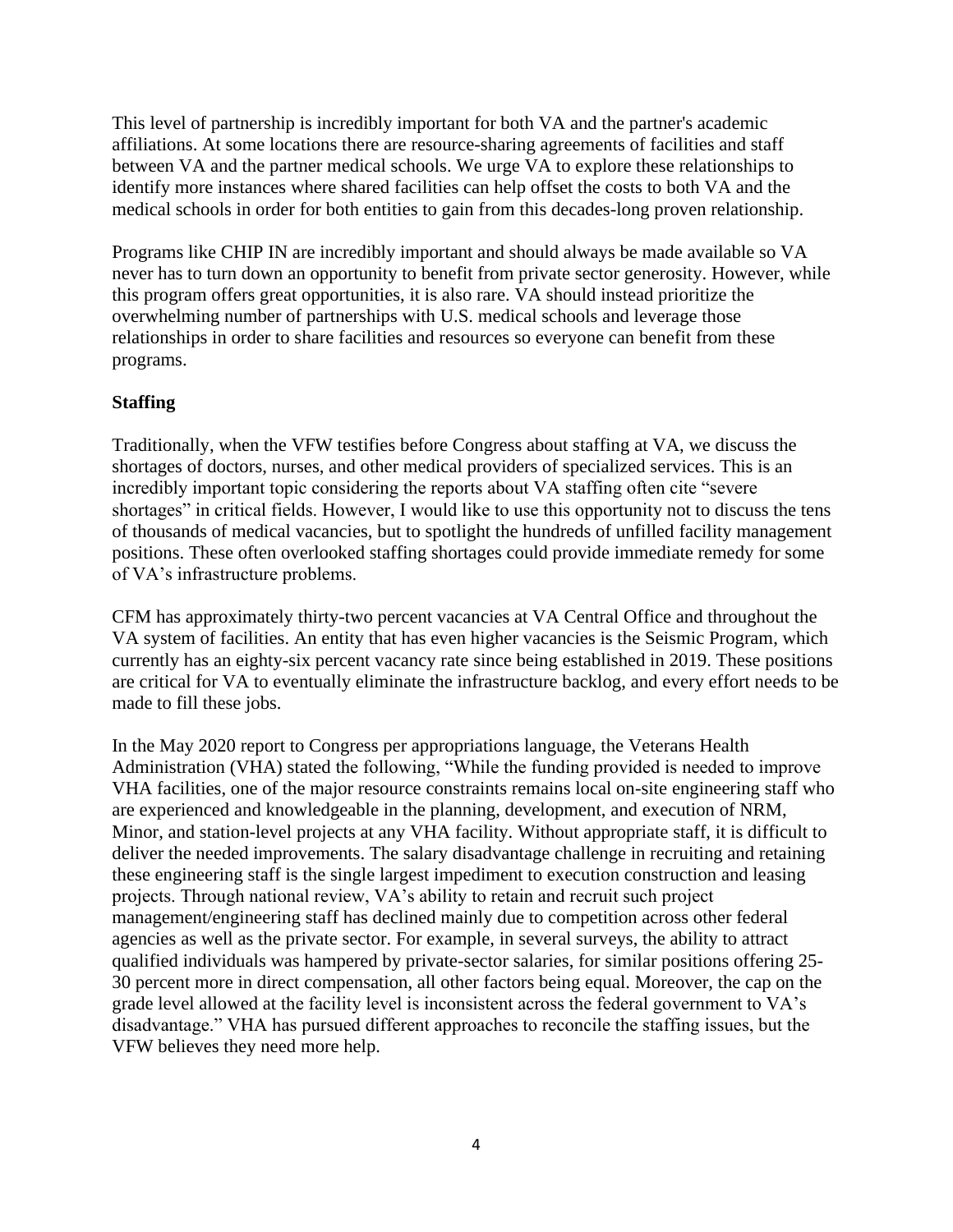There needs to be changes to the hiring authority to make these positions more competitive with not only the private sector but also other government agencies. There is no way VA can hire and retain high-quality employees if it is at such a disadvantage in terms of salary. Additionally, the VFW recommends many of these positions be given the authority for approval for Direct Hire Authority as Hard-to-Recruit occupations. Without changing the way VA hires and retains personnel, VA's CFM will continue to operate at a disadvantage, and there will be even less of a chance to reduce the tens of billions of dollars in infrastructure backlog that exists today.

Chairwoman Brownley, Ranking Member Bergman, thank you for the opportunity to discuss this important topic today. This concludes my testimony and I'm prepared to answer any questions you may have.